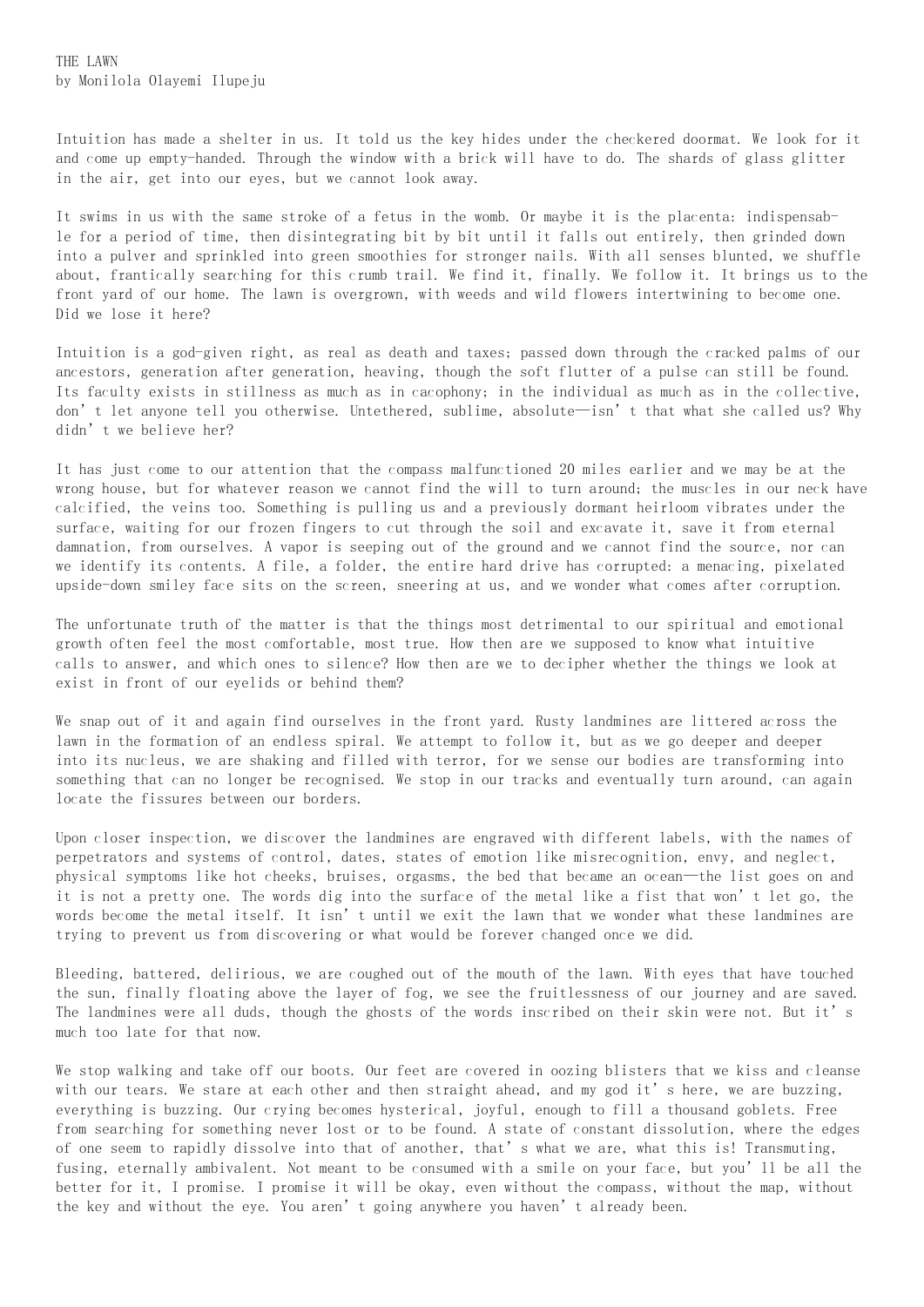Your horizon has limits even holes

## Michaela Meise & Markues

- 1) Markues 'We walk the same line' 2015, watercolor on paper
- 2) Michaela Meise 'Portrait of Luce Irigaray' 2014, glazed ceramic and ink
- 3) Markues 'My shop is the face I front' 2018, watercolor on paper
- 4) Michaela Meise 'Trans Column 1 (rust and rose)' 2009, wood, gouache and oil
- 5) Markues 'Strong enough' 2017, watercolor on paper
- 6) Michaela Meise 'Trans Column 7 (pink and brown)' 2009, wood, gouache and oil
- 7) Markues
- 'Your horizon has limits even holes' 2019, watercolor on paper
- 8) Markues 'Über sich selbst hinaus' 2015, watercolor on paper
- 9) Michaela Meise 'Trans Column 4 (copper)' 2009, wood, gouache and oil
- 10) Michaela Meise 'Trans Column 3 (black)' 2009, wood, gouache and oil
- 11) Markues 'Don't get mad get everything' 2018, watercolor on paper
- 12) Michaela Meise 'Trans Column 8 (beige and blue)' 2009, wood, gouache and oil
- 13) Markues 'The past will catch you up if you run faster' 2015, watercolor on paper